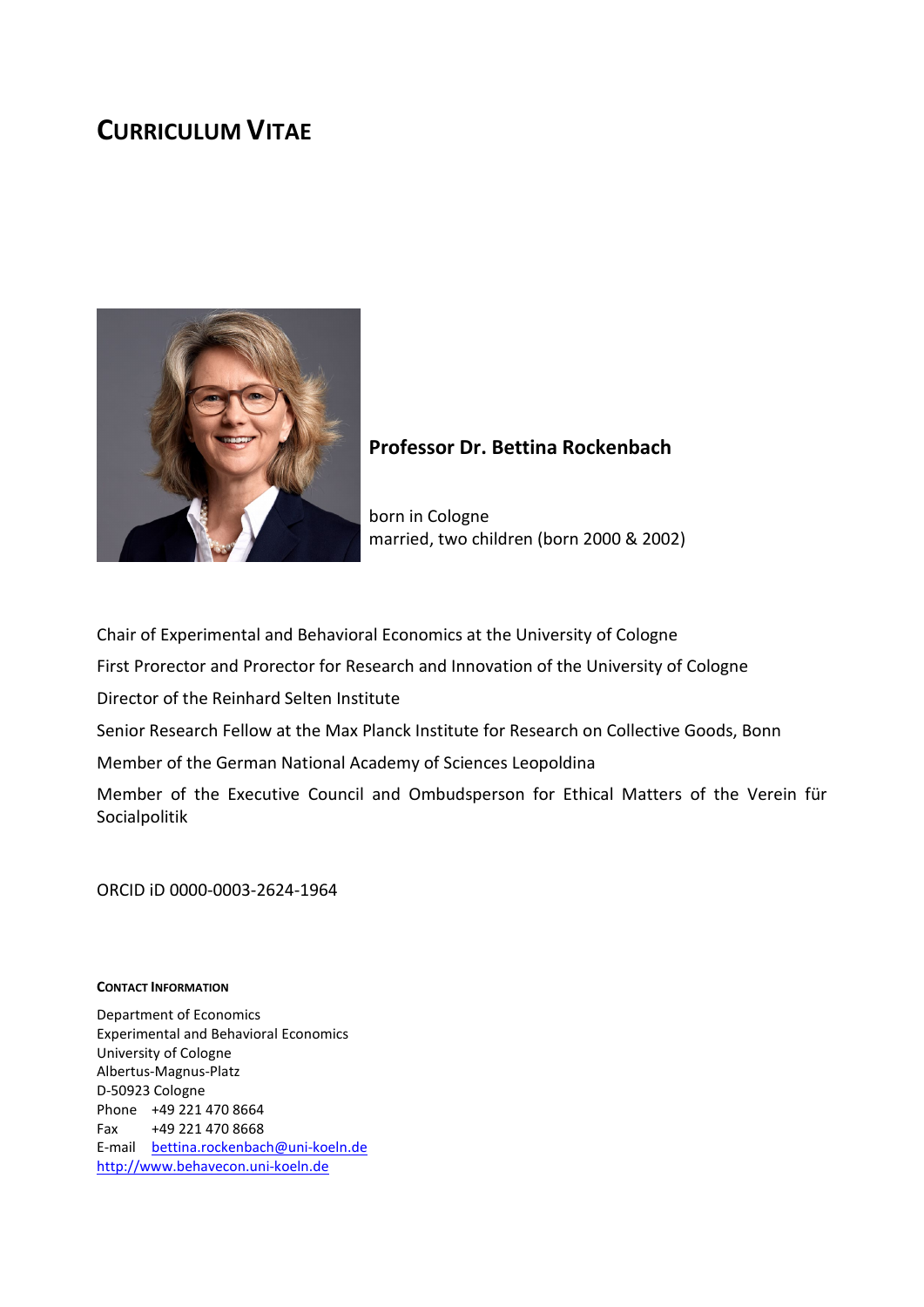#### **EDUCATION**

| 1999 | Habilitation in Economics at the University of Bonn (Advisor Prof. Dr. Reinhard Selten)              |
|------|------------------------------------------------------------------------------------------------------|
| 1993 | Ph.D. in Economics at the University of Bonn (Advisor Prof. Dr. Reinhard Selten)                     |
| 1988 | Diploma in Mathematics (with minors in Economics and Computer Sciences) at the<br>University of Bonn |
| 1982 | Abitur at the Irmgardis-Gymnasium in Cologne                                                         |

#### **PROFESSIONAL DEVELOPMENT**

| since 2018    | Director of the Reinhard Selten Institute, Universities of Bonn and Cologne                                                                   |
|---------------|-----------------------------------------------------------------------------------------------------------------------------------------------|
| since 2011    | Full Professor of Experimental and Behavioral Economics at the University of Cologne                                                          |
| $2000 - 2011$ | Full Professor of Microeconomics at the University of Erfurt                                                                                  |
| 1994 - 1999   | Research Assistant with Prof. Dr. Reinhard Selten, University of Bonn                                                                         |
| 1994 - 1995   | Management Consultant, Munich (one-year leave)                                                                                                |
| 1988 - 1993   | Research Assistant with Prof. Dr. Reinhard Selten, University of Bonn;<br>Managing Director of the Bonn Laboratory for Experimental Economics |

## **POSITIONS ABROAD**

| 2012        | Visiting Professor at UC San Diego, USA                                                 |
|-------------|-----------------------------------------------------------------------------------------|
| 1999 - 2000 | Visiting Professor at the CentER for Economic Research at the University of Tilburg, NL |
| 1992 & 1993 | Visiting Associate at the California Institute of Technology (Caltech), Pasadena, USA   |

### **SCIENTIFIC AWARDS**

| 2013 | Appointment to the German National Academy of Sciences Leopoldina                                                                                                |
|------|------------------------------------------------------------------------------------------------------------------------------------------------------------------|
| 1999 | Hendrik-Casimir-Karl-Ziegler-Award of the Nordrhein-Westfälischen Akademie der<br>Wissenschaften and the Königliche Niederländischen Akademie der Wissenschaften |
| 1995 | Heinz-Sauermann-Award for the best dissertation of the years 1993/1994 by the<br>Gesellschaft für experimentelle Wirtschaftsforschung (GEW)                      |

## **OFFERS OF PROFESSORSHIPS**

| 2010 | W3-Professorship of <i>Experimental and Behavioral Economics</i> at the University of Cologne<br>(accepted) |
|------|-------------------------------------------------------------------------------------------------------------|
| 2006 | W3-Professorship of Economic Theory at the University of Erlangen/Nuremberg (declined)                      |
| 1999 | C4-Professorship of <i>Microeconomics</i> at the University of Erfurt (accepted)                            |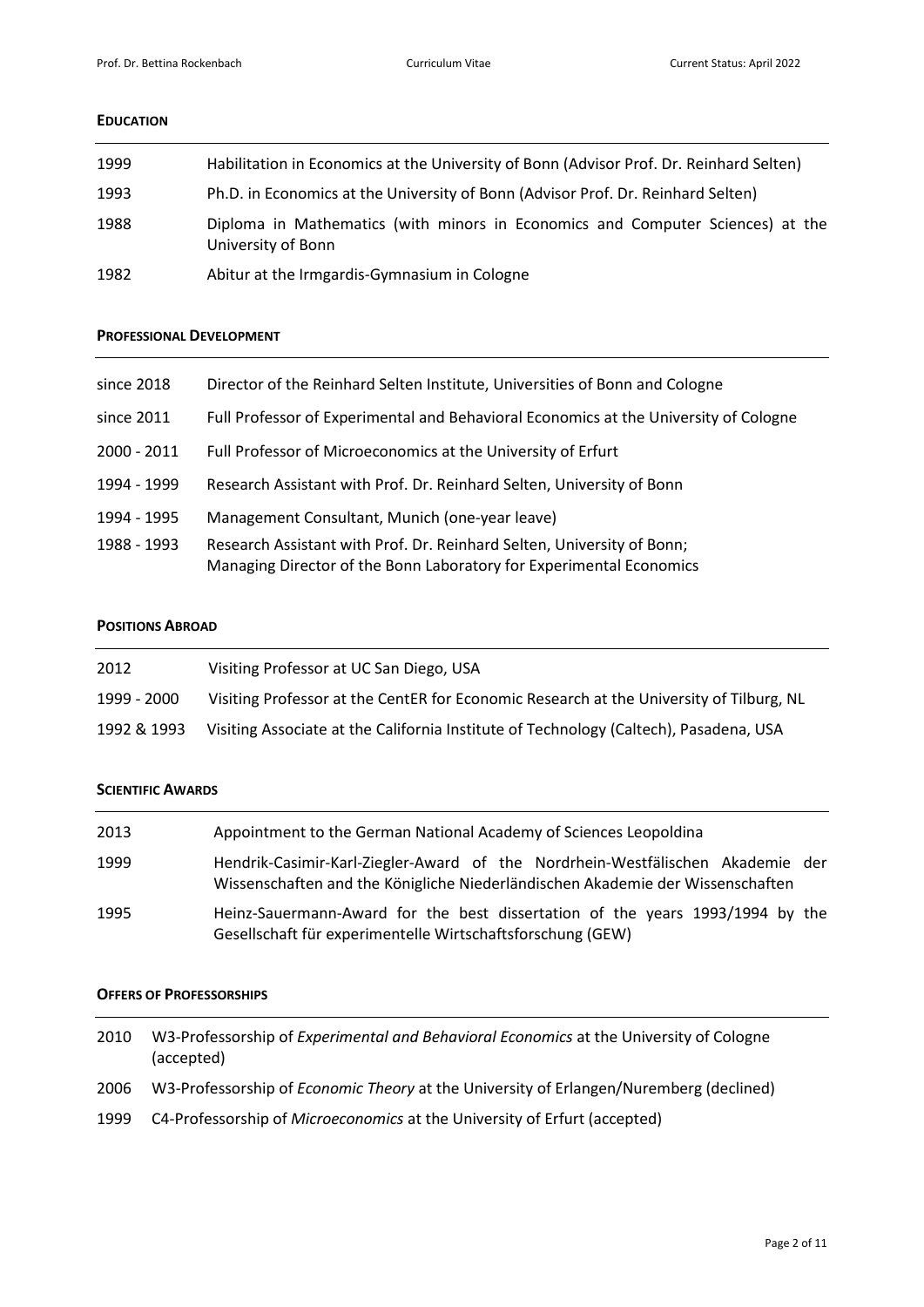#### **ACADEMIC SELF-ADMINISTRATION**

Since April 2015 Vice Rector of the University of Cologne

- 2012 2015 Member of the IS Steering Committee for the Implementation of the Institutional Strategy in the Excellence Initiative at the University of Cologne
- 2012 2015 Vice Dean for Research and Young Academics at the Faculty of Management, Economics and Social Sciences at the University of Cologne
- 2008 2011 First Vice President and Vice President for Research and Young Academics at the University of Erfurt
- 2006 2008 Dean of the Faculty of Law, Social Sciences and Economics at the University of Erfurt
- 2005 2008 Elected Member of the Senate of the University of Erfurt
- 2003 2008 "Vertrauensdozent" of the DFG at the University of Erfurt
- 2003 2005 Designee of Economic Disciplines at the University of Erfurt
- 2001 2005 Head of the Extended Senate of the University of Erfurt
- 2000 2006 Member of the Faculty Council at the Faculty of Law, Social Sciences and Economics at the University of Erfurt
- 2000 2008 Co-Founder and First Elected Director of the *Center for Empirical Research in Economics and Behavioral Sciences* (CEREB) at the University of Erfurt; since 2008 Member of the Management Board
- 2000 2011 Founding Director and Management of the Laboratory for Experimental Research in Economics Erfurt (elab)
- 1997 1999 Member of the Faculty Council of the Faculty of Law and Economics, University of Bonn
- 1996 1999 Board Member of the Special Research Area 303 (SFB 303) at the University of Bonn

#### **PROFESSIONAL ACTIVITIES AND MEMBERSHIPS**

| since 2021  | Ombudsperson for Ethical Matters of the Verein für Socialpolitik                                                                          |
|-------------|-------------------------------------------------------------------------------------------------------------------------------------------|
| since 2020  | Member of the ERC Advanced Grant Peer Review Panel (SH1)                                                                                  |
| since 2020  | Member of the Scientific Advisory Council of the Zentrum für Europäische Wirtschafts-<br>forschung (ZEW) Mannheim                         |
| since 2018  | Member of the Executive Council of the Verein für Socialpolitik                                                                           |
| since 2013  | Member of the German National Academy of Sciences Leopoldina and deputy chair of<br>the section "Economics and Empirical Social Sciences" |
| since 2009  | Member of the Max-Planck-Institute for Research on Collective Goods Bonn                                                                  |
| 2012 - 2017 | Member of the Scientific Advisory Council of the Kiel Institute for the World Economy                                                     |
| 2012 - 2018 | Member of the Scientific Advisory Council of the Graduate School of Decision Sciences,<br>University of Konstanz                          |
| 2014 - 2017 | Member of the Senate of the German Science Foundation (DFG)                                                                               |
| 2010 - 2011 | Leader of the Council for Social Sciences and Member of the Executive Committee of<br>the Verein für Socialpolitik                        |
| 2004 - 2008 | European Vice-President of the Economic Science Association (ESA)                                                                         |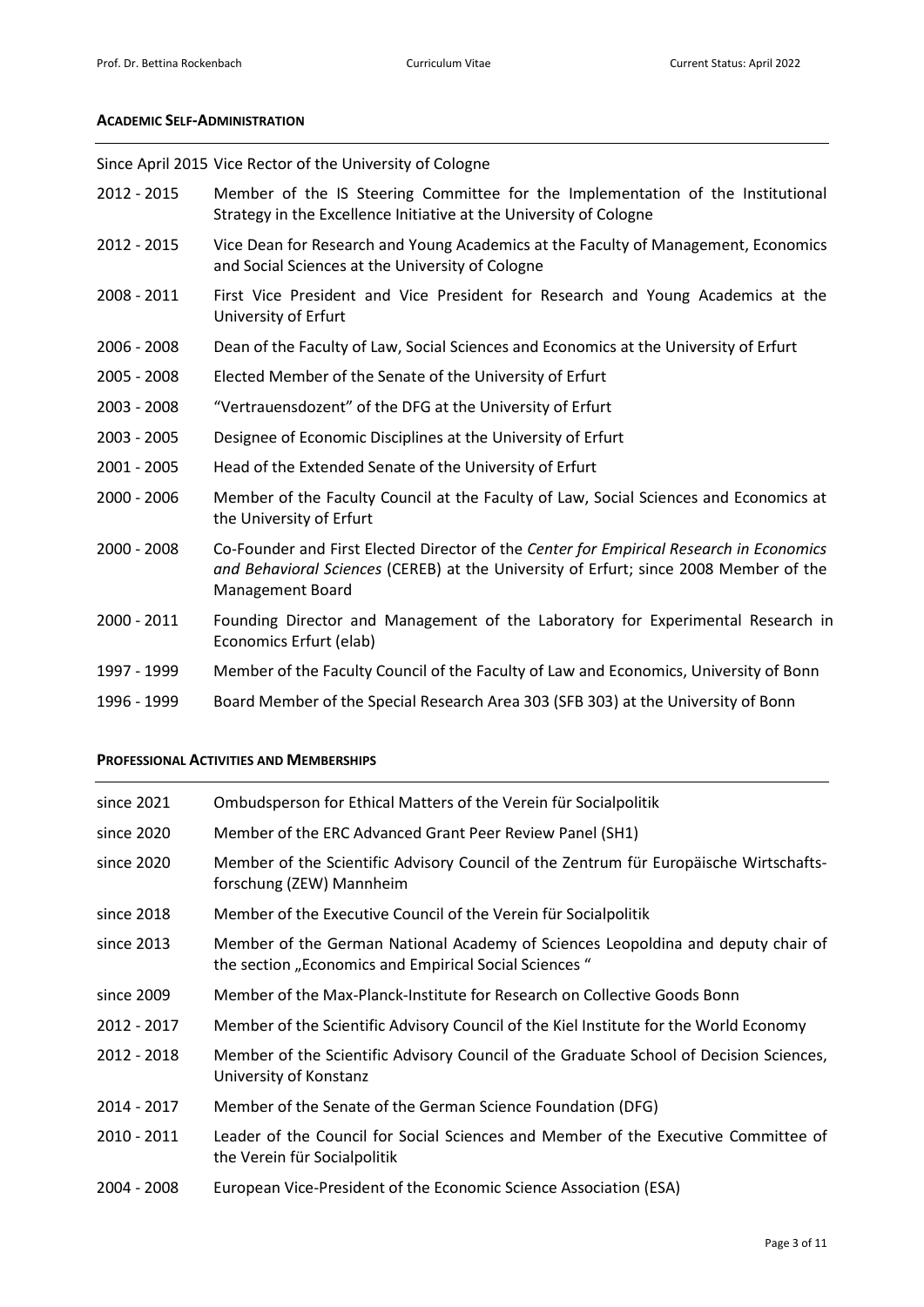| since 2001  | Council for Social Sciences of the Verein für Socialpolitik                     |
|-------------|---------------------------------------------------------------------------------|
| since 1997  | Verein für Socialpolitik                                                        |
| since 1996  | Gesellschaft für experimentelle Wirtschaftsforschung, GfEW                      |
| since 1992  | Economic Science Association (ESA)                                              |
| 1988 - 1999 | SFB 303 Information und Coordination of Economic Activities, University of Bonn |

#### **SUPERVISION OF JUNIOR RESEARCHERS**

Advisor of the Ph.D. Students:

Sören Harrs, Lara-Marie Müller, Lukas Reinhardt, Sebastian Schneiders

Advisor of the PostDocs: Dr. Susanna Grundmann

Completed Dissertations and Habilitations (Advisor and First Reviewer):

| Prof. Dr. Bernd Irlenbusch (Habilitation 2004) | Professor at the University of Cologne    |
|------------------------------------------------|-------------------------------------------|
| Prof. Dr. Elke Renner (Dissertation 2005)      | Professor at the University of Nottingham |
| Prof. Dr. Özgür Gürerk (Dissertation 2007)     | University of Erfurt                      |
| Dr. Arne Weiss (Dissertation 2009)             | PostDoc at the University of Mannheim     |
| Dr. Irenaeus Wolff (Dissertation 2010)         | PostDoc at the University of Konstanz     |
| Dr. Mareike Hoffmann (Dissertation 2011)       | Industry                                  |
| Dr. Thomas Lauer (Dissertation 2011)           | PostDoc at the University of Erfurt       |
| Dr. Stefan Große (Dissertation 2011)           | Industry                                  |
| Dr. Karen Heuermann (Dissertation 2015)        | Industry                                  |
| Dr. Christopher Zeppenfeld (Dissertation 2015) | Industry                                  |
| Dr. Mark Pigors (Dissertation 2015)            | Industry                                  |
| Dr. Marcin Waligora (Dissertation 2016)        | Industry                                  |
| Dr. Suparee Boonmanunt (Dissertation 2017)     | Lecturer, Mahidol University, Thailand    |
| Dr. Anne Schielke (Dissertation 2017)          | Industry                                  |
| Dr. Sebastian Tonke (Dissertation 2019)        | PostDoc at MPI Collective Goods Bonn      |
| Dr. Jarid Zimmermann (Dissertation 2019)       | University of Konstanz                    |
| Dr. Eugenio Verrina (Dissertation 2020)        | PostDoc at GATE, University of Lyon       |

#### **TEACHING**

Courses in *Microeconomics, Industrial Organization, Game Theory* and *Experimental Economics* for BA-, MA-, Diploma- and Ph.D. students in Economics, Public Policy and Business Administration in German and English at the Universities of Cologne, Bonn, CalTech, Mainz, Bari and Erfurt

Interdisciplinary Courses with Educational Science, Philosophy, Psychology, Law, Sociology and Theology at the University of Erfurt

*"Preis für gute Lehre"* (Excellence in Teaching Award) in WS07/08 for the Lecture "Mikroökonomie 1"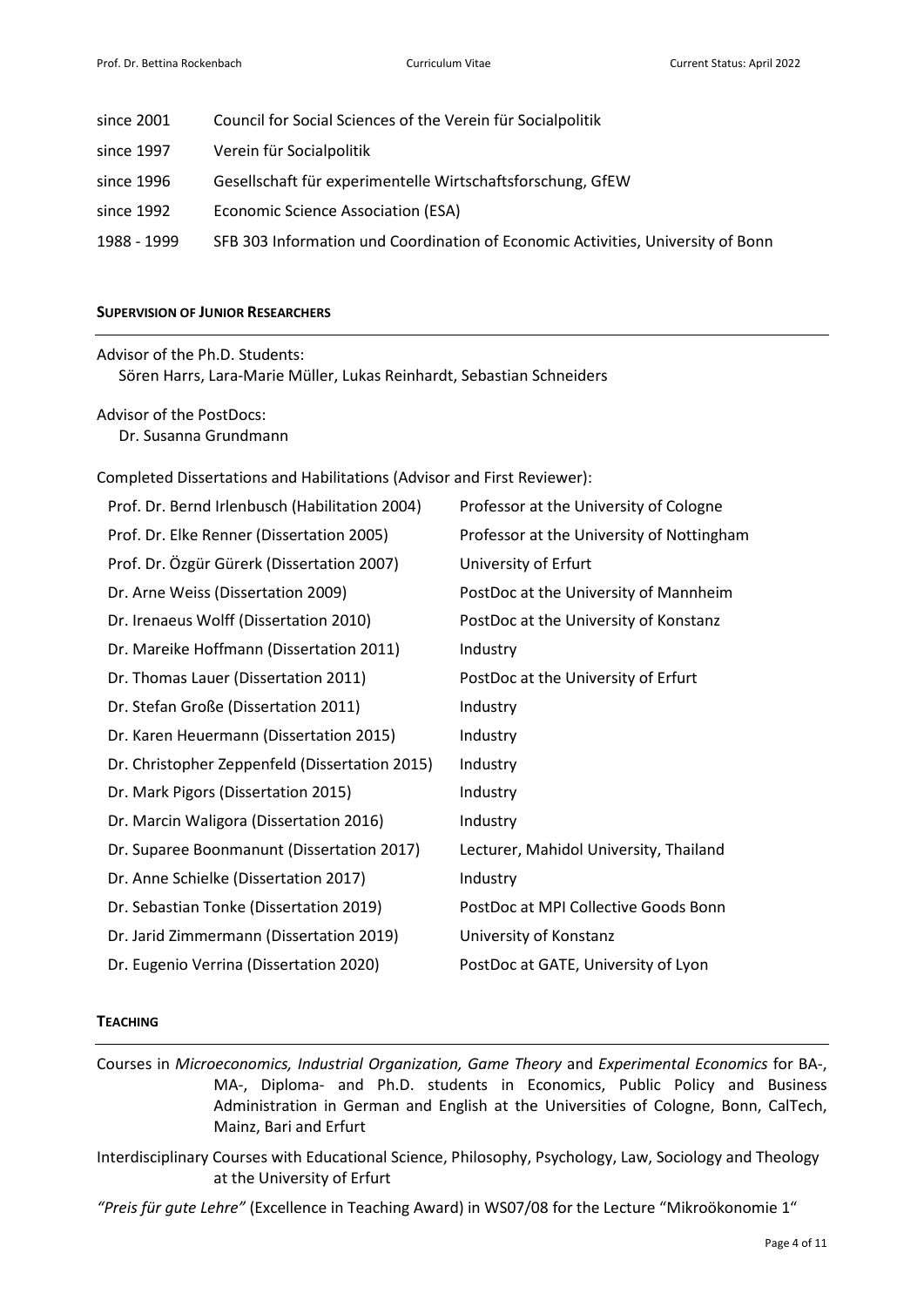#### **RESEARCH PROJECTS FOUNDED BY THIRD PARTIES**

|  |                         |  |  | Since Jan. 2019 Principal Investigator and Board Member of the Excellence-Cluster ECONtribute: |  |
|--|-------------------------|--|--|------------------------------------------------------------------------------------------------|--|
|  | Markets & Public Policy |  |  |                                                                                                |  |

- 2015 2018 Leader of a Sub-Project in the DFG-Research Unit FOR2150: "Relativity in Social Cognition: Antecedents and Consequences of Comparative Thinking"
- 2006 2010 DFG-Project RO3071: "Endogenous Institutional Choice in Social Dilemmas"
- 1998 2002 EU-TMR Project ENDEAR; European Network for the Development of Experimental Economics and its Applications
- 1999 2000 Kasimir-Ziegler-Project; Research on Regulatory Mechanisms in Energy Markets
- 1998 2000 Collaboration in four scientific research studies on the influence of different market designs on bidding behavior in frequency auctions; each study commissioned by one of the active bidders of the market (DCS-1800 frequency auctions in the Netherlands and in Germany as well as UMTS-frequency auctions in Great Britain and in Germany)
- 1998 2000 German American Frontiers of the Social Sciences (GAFOSS); interdisciplinary group for the development of the international collaboration in the field of socio-economic research
- 1993 1997 The German Israeli Foundation for Scientific Research and Development (GIF); studies comparing cultural differences in bargaining- and cooperation situations

#### **KEYNOTE LECTURES**

| 2021 | Keynote lecture Innsbruck Winter Summit - (Un)Ethical Behavior in Markets, Innsbruck                                                                                       |
|------|----------------------------------------------------------------------------------------------------------------------------------------------------------------------------|
| 2018 | Keynote lecture World Meetings of the Economic Science Association (ESA), Berlin                                                                                           |
| 2017 | Keynote lecture Annual Meeting oft he Gesellschaft für experimentelle Wirtschaftsforschung<br>(GfEW), Kassel                                                               |
| 2017 | Keynote lecture International Conference on Social Dilemmas, Taormina, Sicily                                                                                              |
| 2015 | "How to be Good"; Center for Advanced Studies LMU, München                                                                                                                 |
| 2013 | Roman Herzog Institut, München                                                                                                                                             |
| 2010 | Keynote lecture ESF-EUROCORES TECT Konferenz (The Evolution of Cooperation and Trading),<br><b>Budapest</b>                                                                |
| 2009 | Keynote lecture Joint Annual Meeting oft he Deutschen Gesellschaft für Sozialmedizin und<br>Prävention und der Deutschen Gesellschaft für Medizinische Soziologie, Hamburg |

#### **CONFERENCE ORGANIZATION**

| 2012 | Co-Organization Annual Meeting of the Economic Science Association (ESA) in Cologne                   |
|------|-------------------------------------------------------------------------------------------------------|
| 2011 | Annual Meeting of the Council for Social Sciences of the Verein für Socialpolitik                     |
| 2010 | Annual Meeting of the Council for Social Sciences of the Verein für Socialpolitik                     |
| 2007 | Member of the Commission for the Preparation of the Annual Meeting of the Verein für<br>Socialpolitik |
| 2005 | Co-Organization "Kluges Entscheiden", Erfurt                                                          |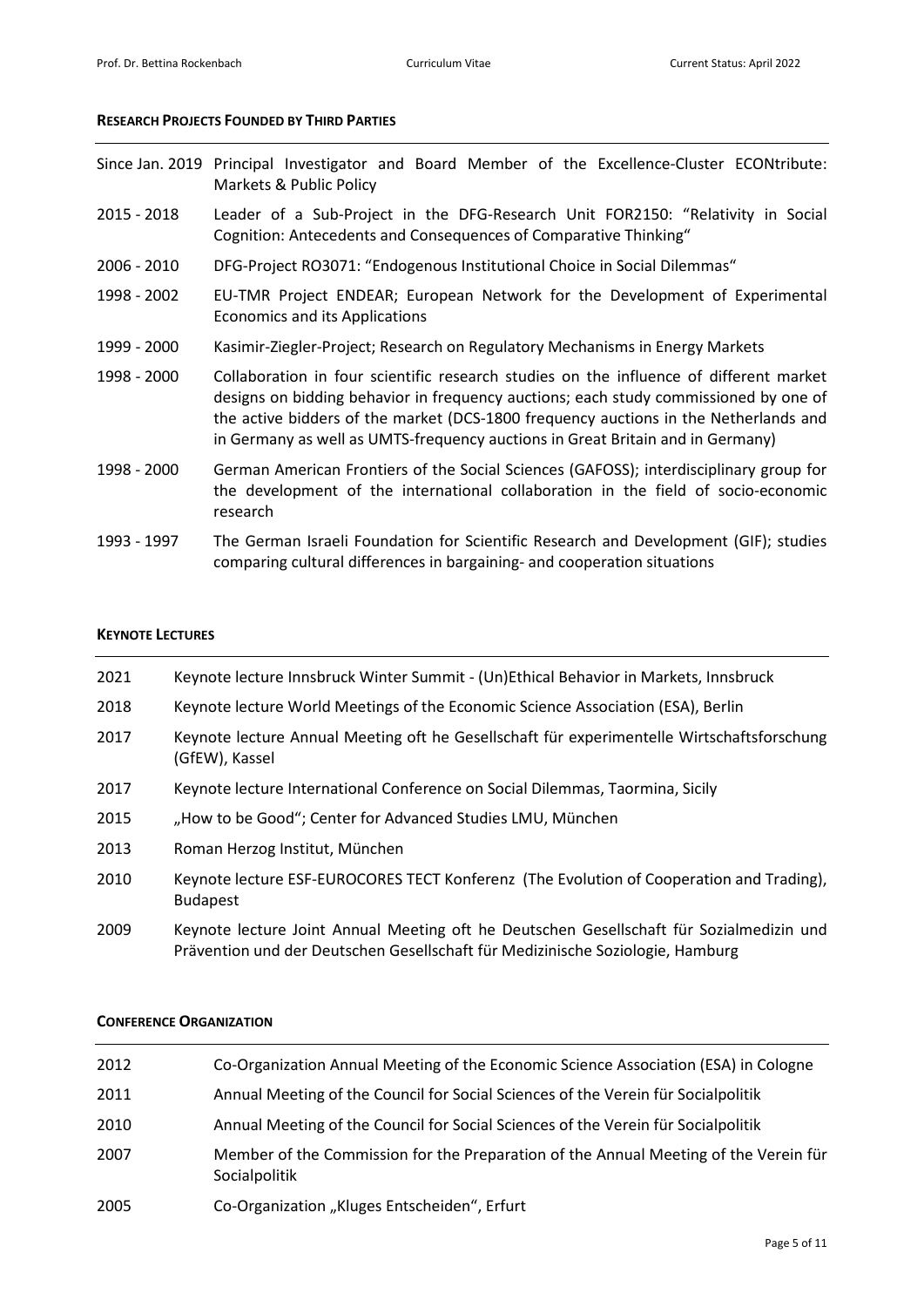| 2003 | Organization of the ESA European Meeting 2003 in Erfurt              |
|------|----------------------------------------------------------------------|
| 1997 | Organization of the Workshop Theories of Bounded Rationality in Bonn |

#### **SCIENTIFIC REVIEWING**

American Economic Review Econometrica Economic Journal European Economic Review Evolution and Human Behavior Games and Economic Behavior German Economic Review Group Decision and Negotiation International Journal of Game Theory Journal of Economic Behavior and Organization Journal of Economic Psychology Journal of Economics/Zeitsch. für Nat.ökonomie

Deutsche Forschungsgemeinschaft Israel Science Foundation Max-Planck-Gesellschaft National Science Foundation USA Österreichischer Nationalfonds Schweizerischer Nationalfonds

Journal of Evolutionary Economics Journal of the European Economic Association Journal of Public Economics Labour Economics Management Science Nature PNAS Proceedings of the Royal Society B Review of Economic Studies Science Zeitschrift für Wirtschafts- und Sozialwissenschaften

Verein für Socialpolitik Cusanus Werk Studienstiftung Konrad-Adenauer-Stiftung Stiftung der deutschen Wirtschaft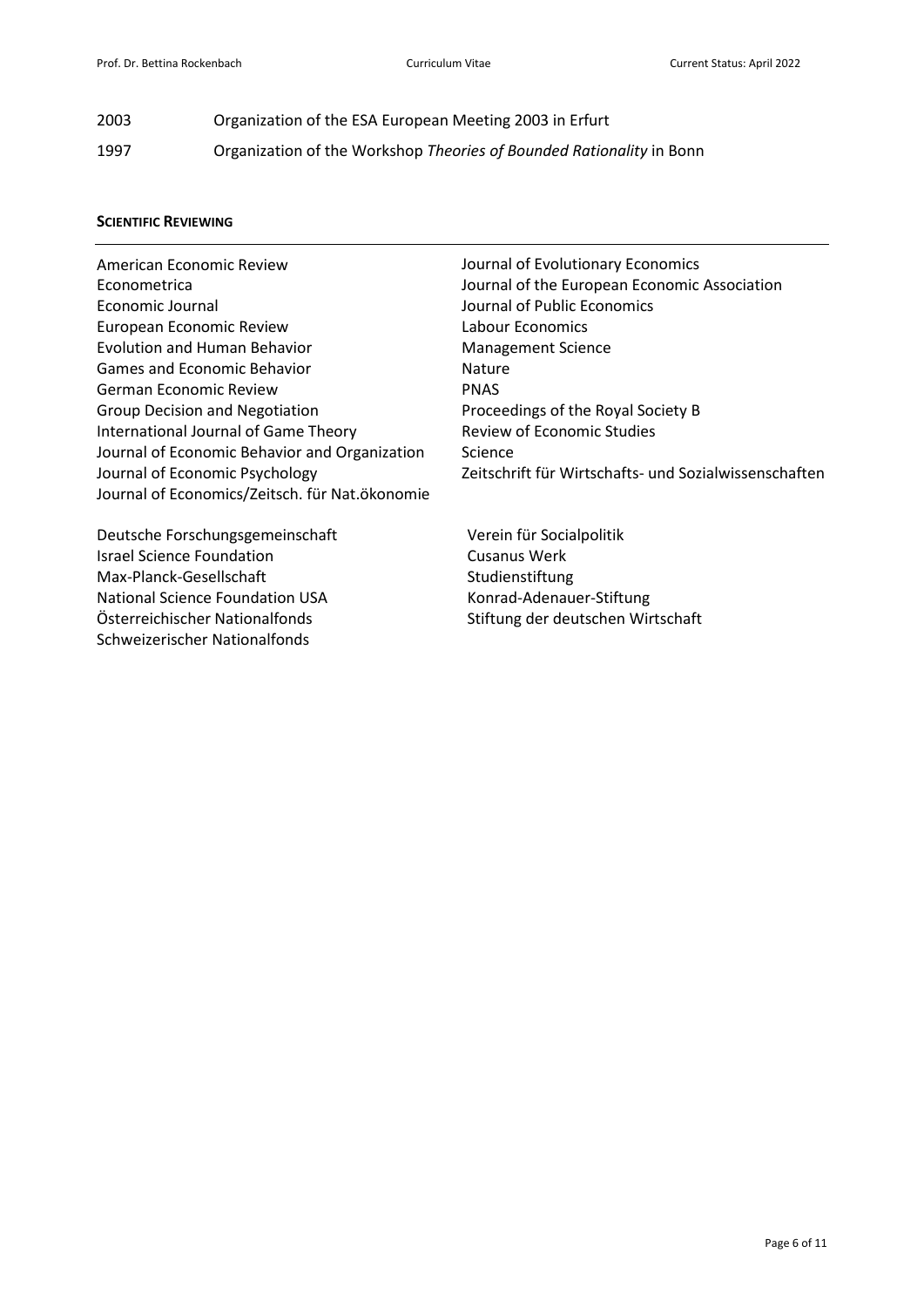## **LIST OF PUBLICATIONS**

#### **SELECTED PUBLICATIONS**

- Field evidence on the role of time preferences in conservation behavior, *Journal of Environmental Economics and Management*, 2020, (Suparee Boonmanunt, Thomas Lauer, Bettina Rockenbach, Arne Weiss). https://doi.org/10.1016/j.jeem.2020.102368
- Evasive lying in strategic communication, *Journal of Public Economics*, 2017, 156, 59-72 (Kiryl Khalmetski, Bettina Rockenbach, Peter Werner). https://doi.org/10.1016/j.jpubeco.2017.10.002
- Altruistic punishment does not increase with the severity of norm violations in the field, *Nature Communications*, 2016, 7, 13327 (Loukas Balafoutas, Nikos Nikiforakis, Bettina Rockenbach). https://doi.org/10.1038/ncomms13327
- The competitive advantage of honesty, *European Economic Review*, 2016, 89, 407-424 (Mark Pigors & Bettina Rockenbach). https://doi.org/10.1016/j.euroecorev.2016.09.001
- Consumer social responsibility, *Management Science*, 2016, 62(11), 3123-3137 (Mark Pigors & Bettina Rockenbach). https://doi.org/10.1287/mnsc.2015.2279
- On cooperation in open communities, *Journal of Public Economics*, 2014, 120, 220-230 (Özgür Gürerk, Bernd Irlenbusch, Bettina Rockenbach). https://doi.org/10.1016/j.jpubeco.2014.10.001
- Direct and indirect punishment among strangers in the field, *Proceedings of the National Academy of Sciences of the United States of America (PNAS)*, 2014, 111(45), 15924-15927 (Loukas Balafoutas, Nikos Nikiforakis, Bettina Rockenbach). https://doi.org/10.1073/pnas.1413170111
- To qualify as a social partner, humans hide severe punishment, although their observed cooperativeness is decisive, *Proceedings of the National Academy of Sciences of the United States of America (PNAS)*, 2011, 108(45), 18307-18312 (Bettina Rockenbach & Manfred Milinski). https://doi.org/10.1073/pnas.1108996108
- Monitoring in teams: Using laboratory experiments to study a theory of the firm, *Journal of the European Economic Association,* 2011, 9(4), 785–816 (Stefan Große, Louis Putterman, Bettina Rockenbach). https://doi.org/10.1111/j.1542-4774.2011.01026.x
- In search of workers' real effort reciprocity a field and a laboratory experiment, *Journal of the European Economic Association*, 2010, 8(4), 817–837 (Heike Hennig-Schmidt, Abdolkarim Sadrieh, Bettina Rockenbach). https://doi.org/10.1111/j.1542-4774.2010.tb00541.x
- How to treat those of ill repute**,** *Nature***,** 2009, 457, 39-40 (Bettina Rockenbach & Manfred Milinski). https://doi.org/10.1038/457039a
- Egalitarism in young children**,** *Nature,* 2008, 454, 1079-1083 (Ernst Fehr, Helen Bernhard, Bettina Rockenbach). https://doi.org/10.1038/nature07155
- Punisher pays**,** *Nature***,** 2008, 452, 297-298 (Manfred Milinski & Bettina Rockenbach). https://doi.org/10.1038/452297a
- Spying on others evolves, *Science*, 2007, 317(5837), 464-465 (Manfred Milinski & Bettina Rockenbach). https://doi.org/10.1126/science.1143918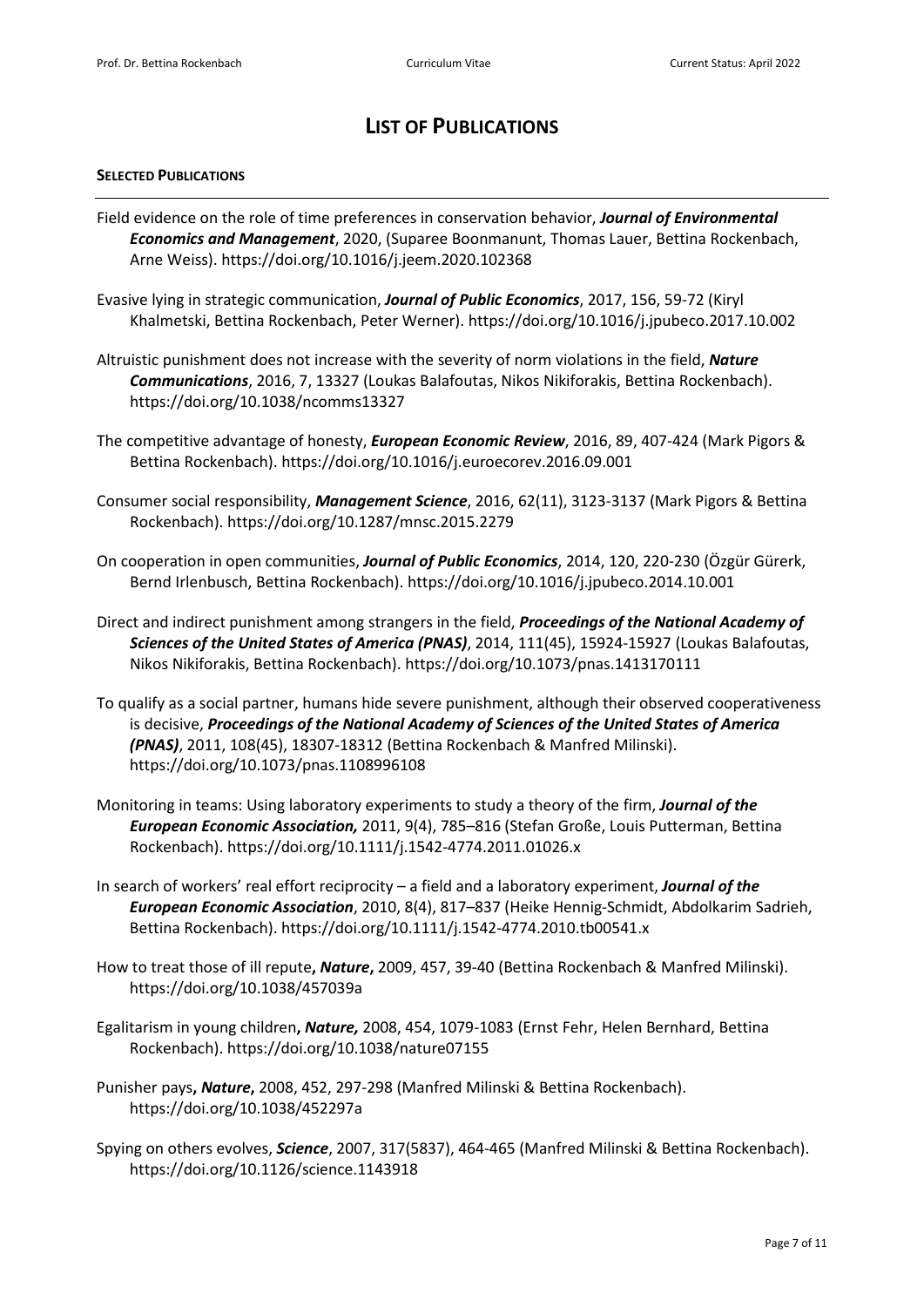- The efficient interaction of indirect reciprocity and costly punishment, *Nature*, 2006, 444, 718-723 (Bettina Rockenbach & Manfred Milinski). https://doi.org/10.1038/nature05229
- The competitive advantage of sanctioning institutions, *Science*, 2006, 312(5770), 108-111 (Özgür Gürerk, Bernd Irlenbusch, Bettina Rockenbach). https://doi.org/10.1126/science.1123633
- Detrimental effects of sanctions on human altruism, *Nature*, 2003, 422, 137-140 (Ernst Fehr & Bettina Rockenbach). https://doi.org/10.1038/nature01474

#### **FURTHER PUBLICATIONS IN REFEREED JOURNALS**

- Revealing Good Deeds: Disclosure of Social Responsibility in Competitive Markets, *Experimental Economics*, 2022 (Sören Harrs, Bettina Rockenbach, Lukas Wenner). https://link.springer.com/article/10.1007/s10683-022-09752-z
- Paying with your personal data: the insensitivity of private information provision to asymmetric benefits, *Journal of the Economic Science Association*, 2021, 7(1), 64-73 (Bettina Rockenbach, Abdolkarim Sadrieh, Anne Schielke). https://doi.org/10.1007/s40881-021-00102-y
- Inequality and competitive effort: The roles of asymmetric resources, opportunity and outcomes, *Journal of Economic Behavior and Organization*, 2021, 185, 81-96 (Francesco Fallucchi, Abhijit Ramalingam, Bettina Rockenbach, Marcin Waligora). https://doi.org/10.1016/j.jebo.2021.02.013
- Self-serving behavior of the rich causes contagion effects among the poor, *Journal of Economic Behavior and Organization*, 2021, 183, 289-300 (Bettina Rockenbach, Sebastian Tonke, Arne Weiss). https://doi.org/10.1016/j.jebo.2020.12.032
- Providing personal information to the benefit of others, *PLOS ONE*, 2020, (Bettina Rockenbach, Abdolkarim Sadrieh, Anne Schielke). https://doi.org/10.1371/journal.pone.0237183
- Inequality in minimum-effort coordination, *Journal of Economic Behavior and Organization*, 2020, 177, 341-370 (Christoph Feldhaus, Bettina Rockenbach, Christopher Zeppenfeld). https://doi.org/10.1016/j.jebo.2020.05.009
- The dose does it: Punishment and cooperation in dynamic public-good games, *Review of Behavioral Economics*, 2019, 6(1), 19–37 (Bettina Rockenbach & Irenaeus Wolff). https://doi.org/10.1561/105.00000084
- Endogenously emerging gender pay gap in an experimental teamwork setting, *Games*, 2018, 9(4), 98, 1- 19 (Özgür Gürerk, Bernd Irlenbusch, Bettina Rockenbach). https://doi.org/10.3390/g9040098
- United we stand, divided we fall: The limitations of between-group comparisons for fostering withingroup cooperation, *Journal of Economic Psychology*, 2018, 69, 19-19 (Robert Böhm, Bettina Rockenbach, Jarid Zimmermann). https://doi.org/10.1016/j.joep.2018.09.005
- Moral punishment in everyday life, *Personality and Social Psychology Bulletin*, 2018, (Wilhelm Hofmann, Mark J. Brandt, Daniel C. Wisneski, Bettina Rockenbach, Linda J. Skitka). https://doi.org/10.1177/0146167218775075
- Pushing the bad away: reverse Tullock contests, *Journal of the Economic Science Association*, 2018, 4, 73-85 (Bettina Rockenbach, Sebastian Schneiders, Marcin Waligora). https://doi.org/10.1007/s40881-018-0052-7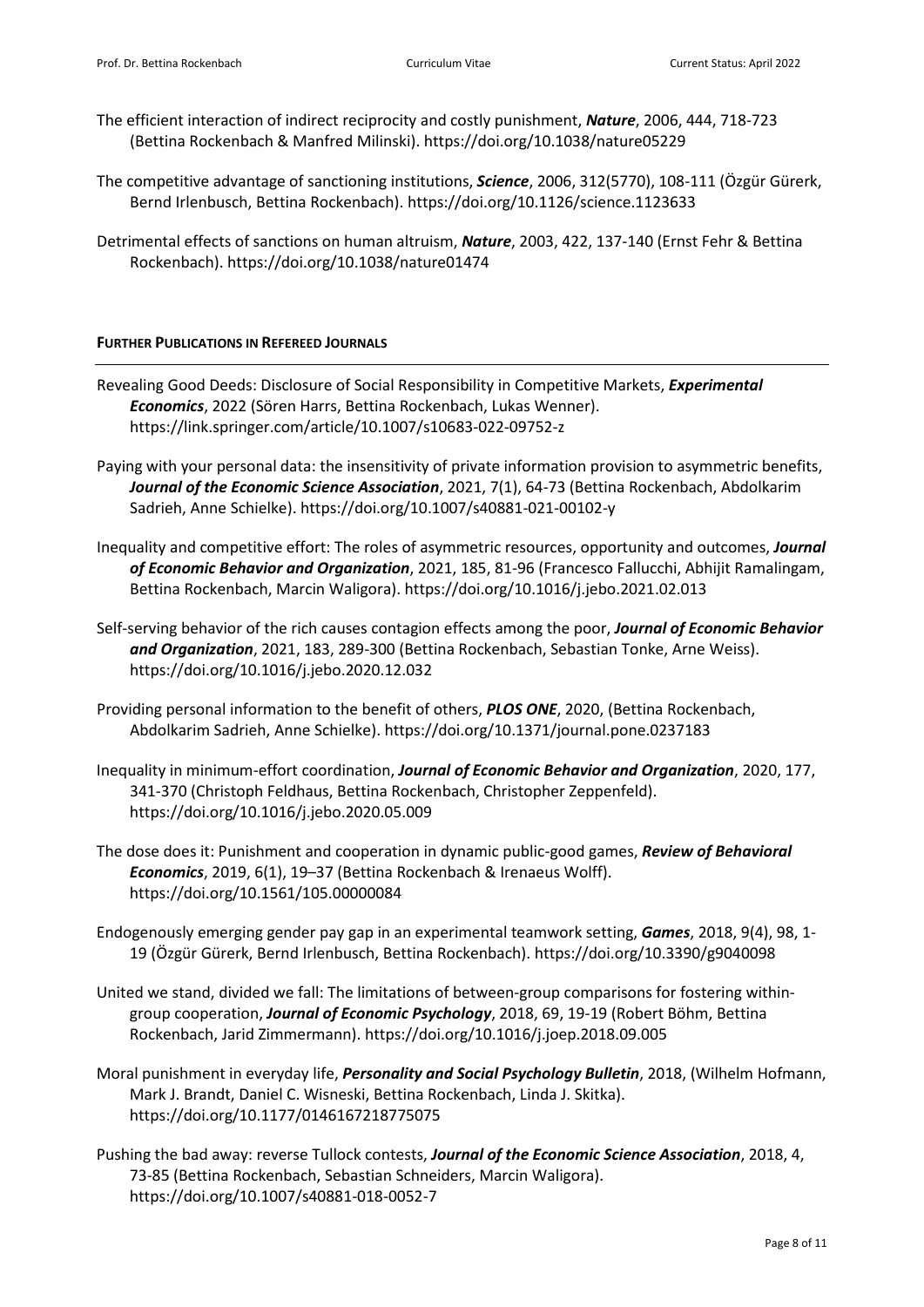- Designing institutions for social dilemmas, **G***erman Economic Review,* 2016, 17(3), 316–336 (Bettina Rockenbach & Irenaeus Wolff). https://doi.org/10.1111/geer.12103
- Measuring lying aversion, *Journal of Economic Behavior and Organization*, 2013, 93, 293-300 (Uri Gneezy, Bettina Rockenbach, Marta Serra-Garcia). https://doi.org/10.1016/j.jebo.2013.03.025
- The royal lie, *Journal of Economic Behavior and Organization*, 2013, 93, 305-313 (Mareike Hoffmann, Thomas Lauer, Bettina Rockenbach). https://doi.org/10.1016/j.jebo.2013.03.020
- The inter-group comparison intra-group cooperation hypothesis: Comparisons between groups increase efficiency in public goods provision*, PLOS ONE* 2013, 8(2): e56152. (Robert Böhm & Bettina Rockenbach). https://doi.org/10.1371/journal.pone.0056152
- On the interaction of the stick and the carrot in social dilemmas, *Journal of Theoretical Biology,* 2012, 299, 139-143 (Manfred Milinski & Bettina Rockenbach). https://doi.org/10.1016/j.jtbi.2011.03.014
- Sharing information, *Journal of Economic Behavior and Organization*, 2012, 81(2), 689-698 (Bettina Rockenbach & Abdolkarim Sadrieh). https://doi.org/10.1016/j.jebo.2011.10.009
- Motivating teammates: The leader's choice of positive and negative Incentives, *Journal of Economic Psychology*, 2009, 30(4), 591-607 (Özgür Gürerk, Bernd Irlenbusch, Bettina Rockenbach). https://doi.org/10.1016/j.joep.2009.04.004
- Not just hot air: Normative codes of conduct induce cooperative behaviour, *Review of Managerial Science*, 2008, 2, 183-197 (Thomas Lauer, Bettina Rockenbach, Peter Walgenbach). https://doi.org/10.1007/s11846-008-0021-2
- Fairness crowded out by law: an experimental study on withdrawal Rights: Comment, *Journal of Institutional and Theoretical Economics*, 2007, 163/1, 106-108, (Bettina Rockenbach).
- Teams take the better risk, *Journal of Economic Behavior and Organization*, 2007, 63(3), 412-422 (Bettina Rockenbach, Abdolkarim Sadrieh, Barbara Mathauschek). https://doi.org/10.1016/j.jebo.2005.04.023
- Option pricing by students and professional traders: a behavioural investigation, *Managerial and Decision Economics*, 2006, 27(6), 497-510 (Klaus Abbink & Bettina Rockenbach). https://doi.org/10.1002/mde.1284
- An experimental test of design alternatives for the British 3G / UMTS auction, *European Economic Review*, 2005, 49(2), 503-530 (Klaus Abbink, Bernd Irlenbusch, Paul Pezanis-Christou, Bettina Rockenbach, Abdolkarim Sadrieh, Reinhard Selten). https://doi.org/10.1016/S0014-2921(03)00044- 8
- A strategic snalysis of speculative trade in a two-sided asset market with information diversity, *International Game Theory Review,* 2005, 7(2), 151-170 (Bettina Rockenbach). https://doi.org/10.1142/S0219198905000466
- Human altruism: economic, neural, and evolutionary perspectives, *Current Opinion in Neurobiology*, 2004, 14(6), 784-790 (Ernst Fehr & Bettina Rockenbach). https://doi.org/10.1016/j.conb.2004.10.007
- The behavioral relevance of mental accounting for the pricing of financial options, *Journal of Economic Behavior and Organization,* 2004, 53(4), 513-527 (Bettina Rockenbach). https://doi.org/10.1016/S0167-2681(03)00097-0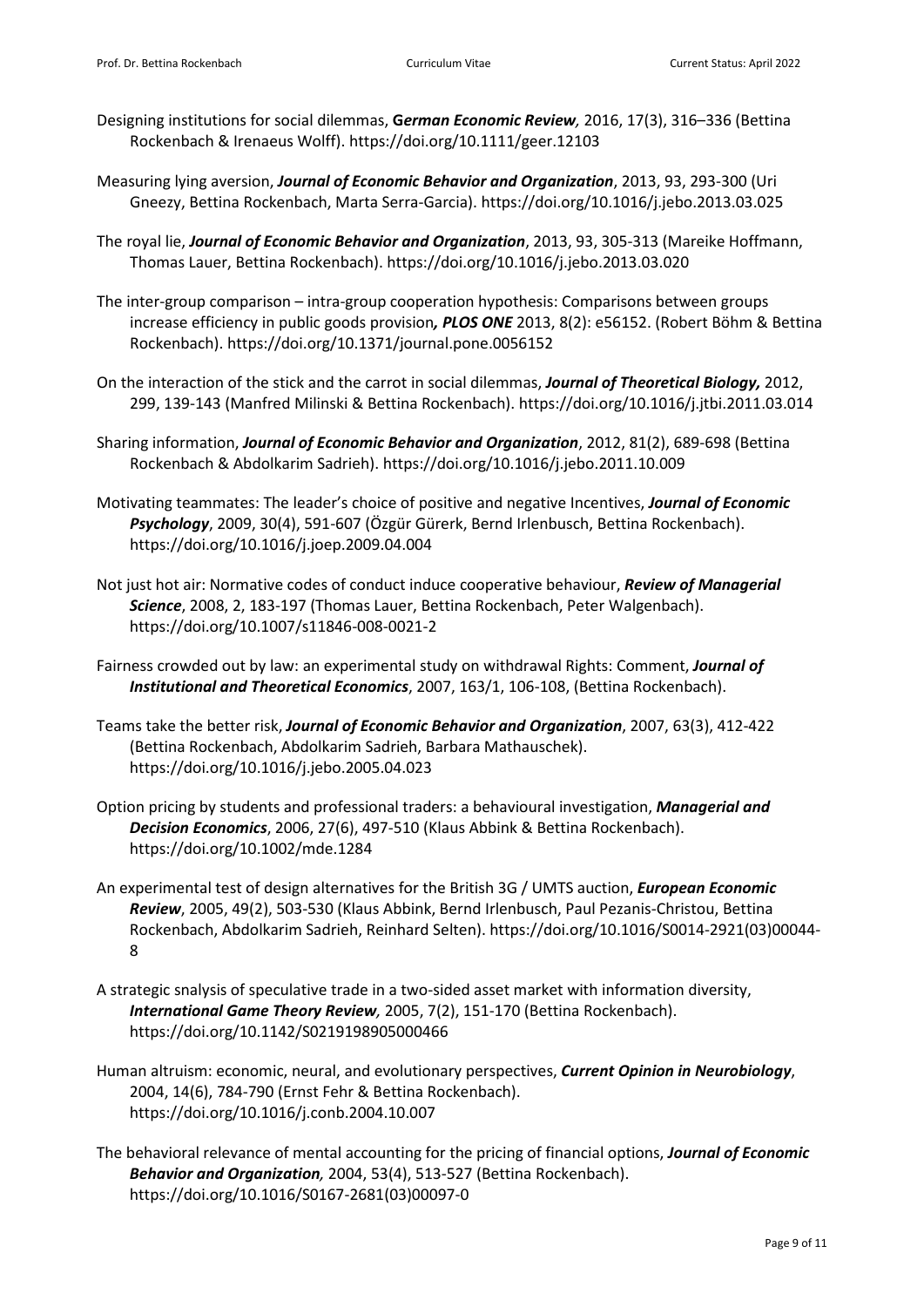- Collusion under yardstick competition: an experimental study. *International Journal of Industrial Organization,* 2004, 22(7), 1017-1038 (Jan Potters, Bettina Rockenbach, Abdolkarim Sadrieh, Eric van Damme). https://doi.org/10.1016/j.ijindorg.2004.05.004
- The Fisherman's Problem: Exploring the tension between cooperative and non-cooperative concepts in a simple game, *Journal of Economic Psychology*, 2003, 24(4), 425-445 (Klaus Abbink, Ron Darziv, Zohar Gilula, Harel Goren, Bernd Irlenbusch, Arnon Keren, Bettina Rockenbach, Abdolkarim Sadrieh, Reinhard Selten, Shmuel Zamir). https://doi.org/10.1016/S0167- 4870(03)00014-X
- The behavioural approach to the strategic analysis of spectrum auctions: The case of the German DCS-1800 auction, *ifo Studien - Zeitschrift für empirische Wirtschaftsforschung*, 2002, 48(3), 457-480 (Klaus Abbink, Bernd Irlenbusch, Bettina Rockenbach, Abdolkarim Sadrieh, Reinhard Selten). Reprinted in: Illing, Gerhard and Ulrich Klüh (Eds.): *Spectrum Auctions and Competition in Telecommunications*, MIT Press 2003.
- Information, aggregation, speculation and arbitrage in an option market experiment, *Revue d'Economie Politique*, 2001, 111(1), 41-65 (Bettina Rockenbach). https://doi.org/10.3917/redp.111.0041
- Der Fluch der Erfahrung: Professionelle Trader versus Studenten in einem Optionsbewertungsexperiment, in: Elisabeth Hehn (Hrsg.): Innovative Anlagekonzepte, 2000, Gabler Verlag, Wiesbaden (Klaus Abbink & Bettina Rockenbach). https://doi.org/10.1007/978-3-322-82278-9\_3
- Two-person bargaining experiments with incomplete information, *Springer Lecture Notes in Economics and Mathematical Systems*, 1994, 412, Springer Verlag (Bettina Kuon). https://doi.org/10.1007/978-3-642-48777-4
- Measuring the typicalness of behavior, *Mathematical Social Sciences*, 1993, 26(1), 35-49 (Bettina Kuon). https://doi.org/10.1016/0165-4896(93)90010-G
- Demand commitment bargaining in three-person quota game experiments, *International Journal of Game Theory*, 1993, 22, 261-277 (Reinhard Selten & Bettina Kuon). https://doi.org/10.1007/BF01240057
- The negotiation agreement area: an experimental analysis of two-person characteristic function games, *Group Decision and Negotiation*, 1993, 2, 323-345 (Bettina Kuon & Gerald R. Uhlich). https://doi.org/10.1007/BF01384487

#### **BOOKS**

*Trust in Social Dilemmas*, Paul Van Lange, Bettina Rockenbach, and Toshio Yamagishi eds., Oxford University Press 2017

*Reward and Punishment in Social Dilemmas*, Paul Van Lange, Bettina Rockenbach, and Toshio Yamagishi eds., Oxford University Press 2014.

#### **ARTICLES IN BOOKS**

Institutions fostering public goods provision, in Axel Ockenfels und Abdolkarim Sadrieh (eds.): *The Selten School of Behavioral Economics: A Collection of Essays in Honor of Reinhard Selten*, Springer Verlag